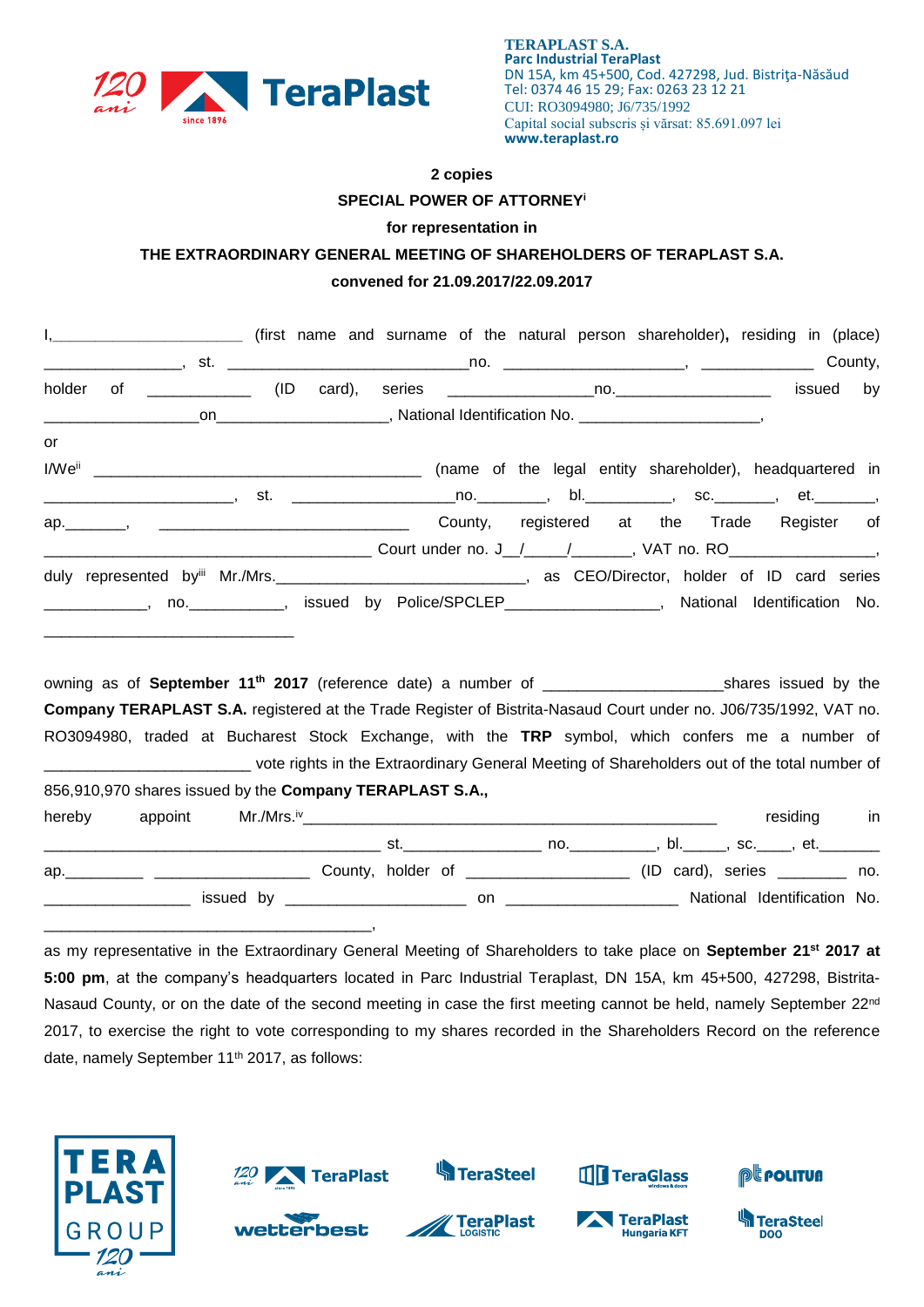

**TERAPLAST S.A. Parc Industrial TeraPlast** DN 15A, km 45+500, Cod. 427298, Jud. Bistriţa-Năsăud Tel: 0374 46 15 29; Fax: 0263 23 12 21 CUI: RO3094980; J6/735/1992 Capital social subscris și vărsat: 85.691.097 lei **www.teraplast.ro**

1. For item 1 of the agenda, namely: **"To approve the decrease of the company's share capital from RON 85,691,097 to RON 85,691,044 by cancelling a number of 528 own shares, with a par value of RON 0.1 per share, acquired by the company following the enforcement of the awarding report and the method of rounding to the lower integer, at the time of increasing the share capital pursuant to the EGMS Decision no. 1/27.04.2017.**

**The grounds for decreasing the share capital reside in the need to optimize the share capital structure considering that, on the one hand, acquiring the own shares to be cancelled has not been associated to a specific purpose, and, on the other hand, preserving those shares as own shares brings no benefits to the company and its shareholders.":**

| For | <b>Against</b> | <b>Abstention</b> |
|-----|----------------|-------------------|
|     |                |                   |

2. For item 2 of the agenda, namely: **"To approve the redemption of its own shares by Teraplast S.A., pursuant to the applicable legal provisions, under the following circumstances: maximum 5,150,000 shares (i.e. maximum 0.60% of the total number of shares the share capital is comprised of), with a par value of RON 0.1 per share, at a minimum price equal to the BVB [Bucharest Stock Exchange] market price at the time of the purchase, and a maximum price of RON 0.8/share, but limited to the amount of RON 1,850,000, for a period of maximum 18 months from the date of publishing the EGMS Decision in the Official Gazette of Romania, Section 4, for the implementation of a staff remuneration system that shall comply with the principle of long-term performance, and also with a loyalty rewards scheme. The shares subject to redemption are paid from the distributable profit or the available funds of the company, recorded in the last approved annual financial statement, expect the legal funds, pursuant to Article 103 item (1) of Law 31/1990, updated.":**

| For | <b>Against</b> | <b>Abstention</b> |
|-----|----------------|-------------------|
|     |                |                   |

3. For item 3 of the agenda, namely: **"To authorize the company's Board of Directors to enact and execute the share redemption decision pursuant to item 2 on EGMS agenda.":**

| For | <b>Against</b> | <b>Abstention</b> |
|-----|----------------|-------------------|
|     |                |                   |

4. For item 4 of the agenda, namely: **"To approve the updating of the Company's Articles of Association in accordance with those approved at item 1 above, as follows:**

**Art. 7. par. (1) "The subscribed and paid-up share capital of TERAPLAST S.A. is of RON 85,691,097, being divided into 856,910,970 registered shares, with a par value of RON 0.1 per share." shall be amended as follows:**

**"The subscribed and paid-up share capital of TERAPLAST S.A. is of RON 85,691,044, being divided into 856,910,442 registered shares, with a par value of RON 0.1 per share."**



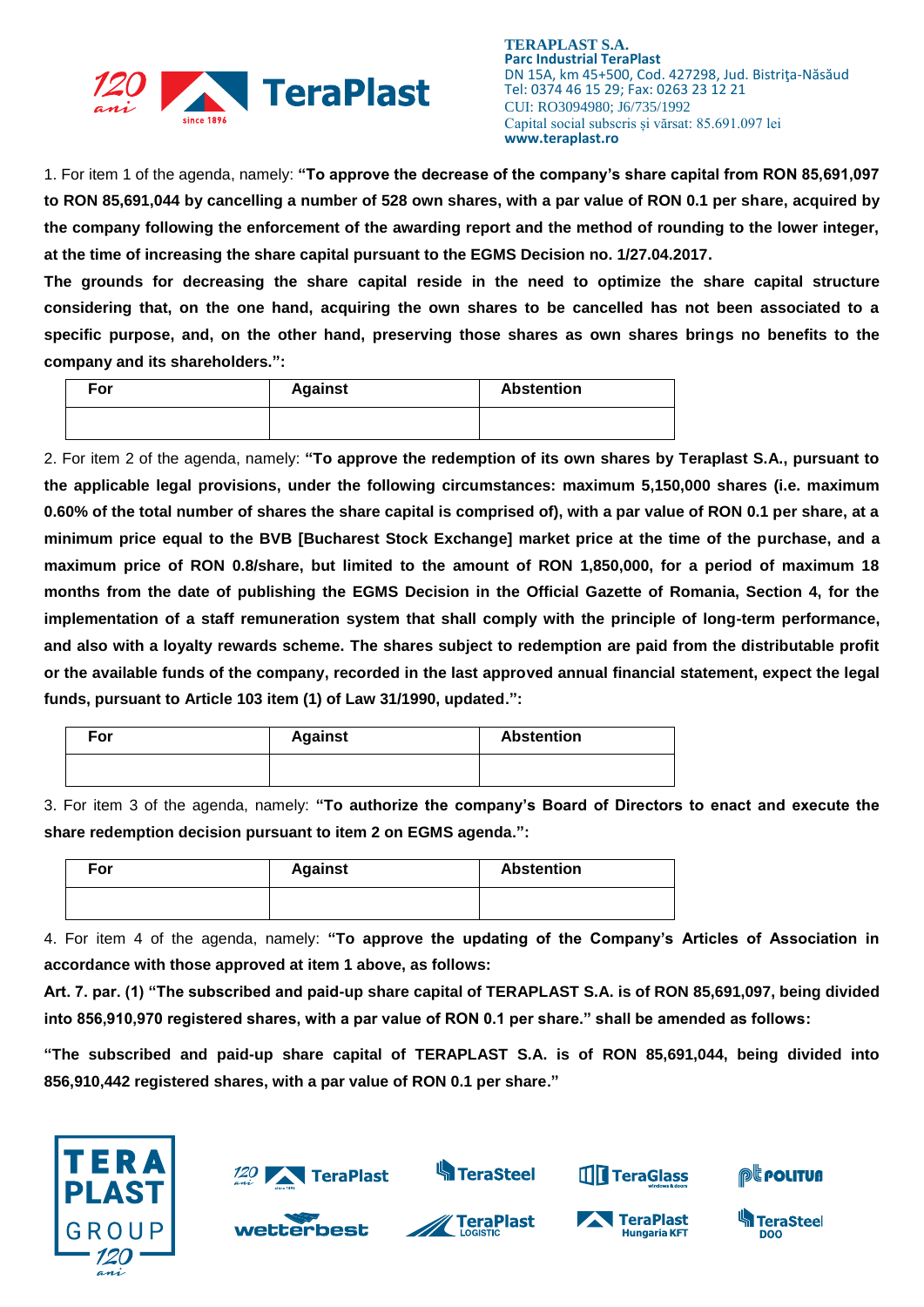

| For | <b>Against</b> | <b>Abstention</b> |
|-----|----------------|-------------------|
|     |                |                   |

5. For item 5 of the agenda, namely: **"To approve the increase of the maximum limit of indebtedness that the company may contract during the 2017 fiscal year, and to approve the securing of credit and/or leasing contracts which are going to be accessed, but not exceeding the convened limit, by security interests in real estate/pledge, assignments of current and future receivable rights, assignments related to current and future cash, resulting from current accounts and assignment of rights resulting from insurance policies. The Board of Directors suggests for such limit of indebtedness to be raised from a total amount of RON 135,000,000 to RON 185,000,000.":**

| For | <b>Against</b> | <b>Abstention</b> |
|-----|----------------|-------------------|
|     |                |                   |

6. For item 6 of the agenda, namely: **"To authorize the Board of Directors to take, for and on behalf of the Company, all the actions and steps required or useful for the enforcement of item 5 of this decision, up to the maximum agreed limit of indebtedness. Therefore, the Board of Directors shall issue decisions on: taking out bank loans, entering into credit/leasing contracts, extending the bank loan/leasing contracts, establishing the security structure corresponding to the taken out/extended bank loan or leasing contracts, restructuring/establishing new maturity dates for the granted loans, changing the structure of the securities for the pending loans, authorizing the persons entitled to sign for and on behalf of TERAPLAST S.A. the bank loan contracts / the leasing contracts / the security contracts / the addendums to the bank loan/leasing contracts, and also any other complementary documents or instruments related to or referred to in the bank loan/leasing contracts, security contracts or any other documents, and also to sign any other forms and requests that might be necessary or useful in relation to such bank transactions.":**

| For | <b>Against</b> | <b>Abstention</b> |
|-----|----------------|-------------------|
|     |                |                   |

7. For item 7 of the agenda, namely: **"To establish the registration date when the shareholders affected by the decisions adopted by the Extraordinary General Meeting of Shareholders shall be identified. The Board of Directors suggests the date of October 12th, 2017.":**

| For | <b>Against</b> | <b>Abstention</b> |
|-----|----------------|-------------------|
|     |                |                   |

8. For item 8 of the agenda, namely: **"To approve the date of October 11th, 2017, as "ex-date", namely the date previous to the registration date when the financial instruments, subject of the decisions of the corporate bodies,** 





wetterbest



**TeraPlast** 



TeraPlast

**Hungaria KFT** 



**TeraSteel** 

DOO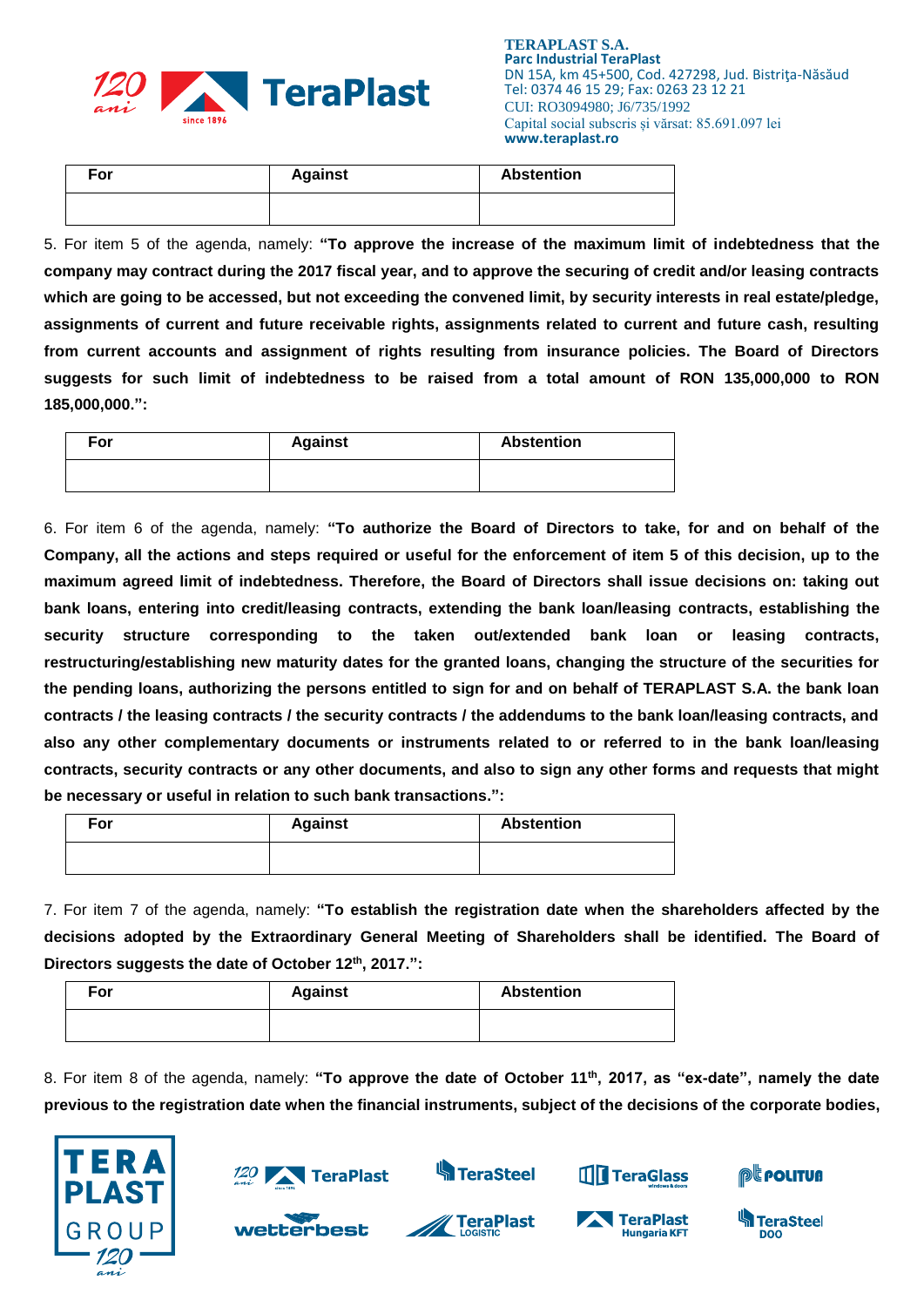

**TERAPLAST S.A. Parc Industrial TeraPlast** DN 15A, km 45+500, Cod. 427298, Jud. Bistriţa-Năsăud Tel: 0374 46 15 29; Fax: 0263 23 12 21 CUI: RO3094980; J6/735/1992 Capital social subscris și vărsat: 85.691.097 lei **www.teraplast.ro**

**are transacted without the rights resulting from such decision, pursuant to Article 2 letter f) of the Regulation no. 6/2009 on the exercise of certain rights of the shareholders within the general meetings of the trading companies, as amended and completed by Regulation no. 13/2014 on the amendment and completion of certain regulations issued by the Security National Board (hereinafter referred to as NSC Regulation no. 6/2009).":**

| For | <b>Against</b> | <b>Abstention</b> |
|-----|----------------|-------------------|
|     |                |                   |

9. For item 9 of the agenda, namely: **"To authorize the Board of Directors to enforce the decisions adopted by the Extraordinary General Meeting of Shareholders.":**

| For | <b>Against</b> | <b>Abstention</b> |
|-----|----------------|-------------------|
|     |                |                   |

10. For item 10 of the agenda, namely: **"To authorize the Chairman of the Board of Directors, Mr. Dorel Goia, to sign, for and on behalf of all the shareholders present at the meeting, the EGMS Decision.":**

| For | <b>Against</b> | <b>Abstention</b> |
|-----|----------------|-------------------|
|     |                |                   |

11. For item 11 of the agenda, namely: **"To authorize the company's legal adviser, Mrs. Diana Octavia Bretfelean, holder of ID card series X.B. no. 515915, to do everything that is necessary as to record the EGMS Decision at the Trade Register of Bistrita-Nasaud Court, and to publish such decision in the Official Gazette of Romania, Section 4.":**

| For | <b>Against</b> | <b>Abstention</b> |
|-----|----------------|-------------------|
|     |                |                   |

## **Please find hereby attached a copy of the valid ID card<sup>y</sup>/a copy of the registration certificate<sup>vi</sup>.**

I hereby authorize the representative referred to above to cast their vote as they may deem appropriate on the matters not identified and included in the agenda until this date, pursuant to the applicable law.

This special power of attorney contains information in accordance with Law 24/2017 on the issuers of financial instruments and market operations, the NSC Regulation no. 1/2006, amended by the NSC Regulation no. 31/2006, as well as the NSC Regulation no. 6/2009. This special power of attorney should be signed and dated by the principal shareholder. All the boxes of this special power of attorney shall be filled in by the principal shareholder.

The special power of attorney is executed in 3 original copies, one for the principal, one for the agent, and one to be submitted at the headquarters of the TERAPLAST S.A. not later than **19.09.2017, 5:00 pm**.